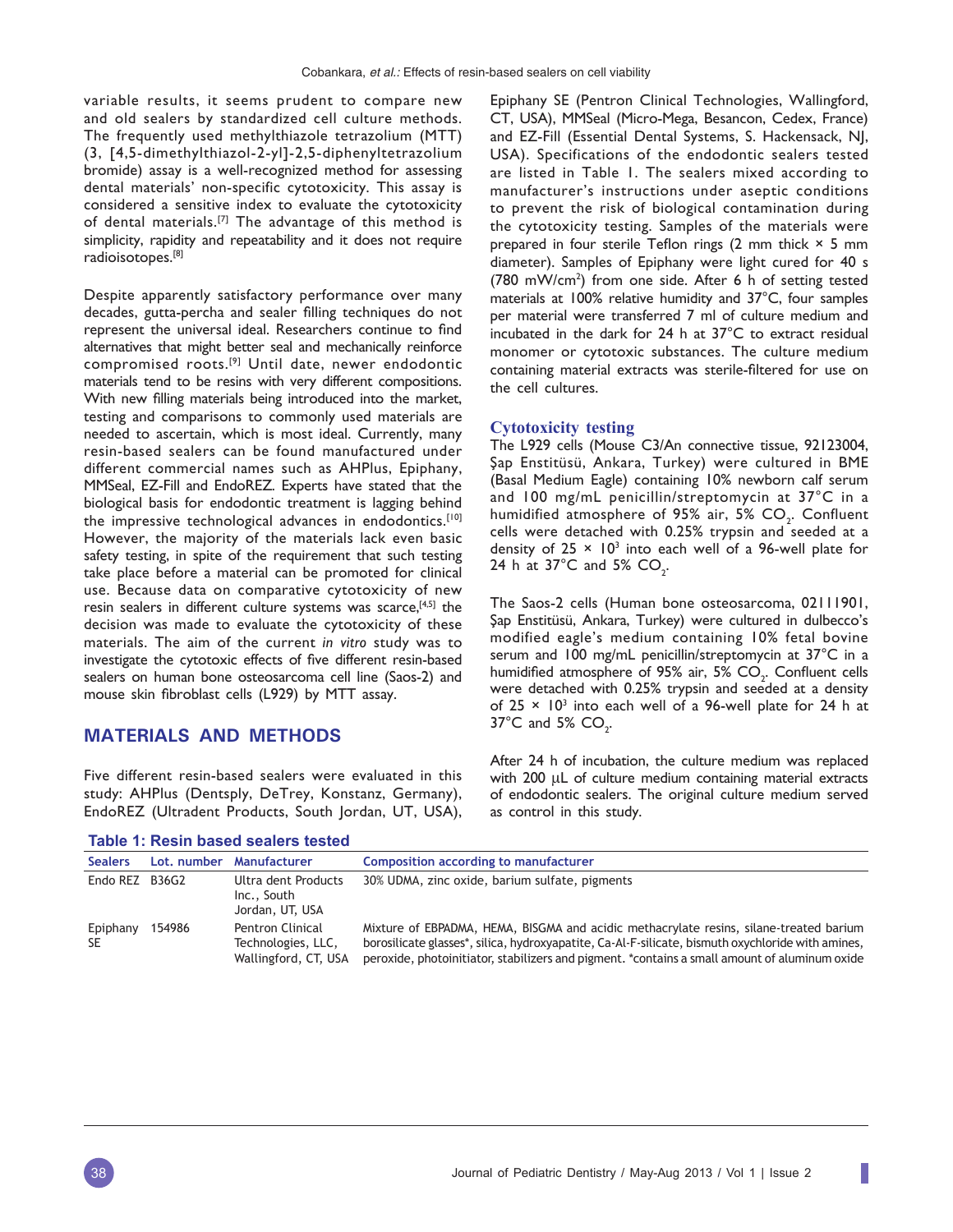The viability of cells exposed to material extracts was assessed by measuring succinic dehydrogenase activity. The succinic dehydrogenase activity has been shown to be reasonably representative of mitochondrial activity in the cells and reflects both cell number and activity.[11] The old medium was removed and cell cultures were rinsed with sterile phosphate-buffered saline and 0.5 ml of a freshly prepared MTT (3-[4,5-dimethylthiazol-2-yl]-2,5-diphenyltetrazolium bromide) dye solution (Sigma, Taufkirchen, Germany) (0.5 mg/ml in BME) were added to each well. After incubation for 2 h (at 37°C, with 5%  $CO<sub>2</sub>$ ), the supernatant was removed and the intracellularly stored MTT formazan was solubilized in 200 µL dimethyl sulfoxide for 30 min at room temperature. The spectrophotometric absorbance was measured at 540 nm using a spectrophotometer (µQuant, Bio-Tek Instruments, Winooski, VT, USA). Twelve wells were used for each specimen. Testing was repeated twice to ensure reproducibility.

## **Statistical analysis**

The one-way analysis of variance test was used to determine variance for each sealer and control group. The significant differences between groups were analyzed using the Tukey-HSD procedure, with the value of statistical significant being set at  $P < 0.05$ . All computations were made using Statistical Package for the Social Sciences (SPSS) 10.0 statistical software (SPSS Inc., Chicago, IL, USA).

## **RESULTS**

The results of the MTT assays are given in Table 2 for the L929 and Saos-2 cells. Results with both L929 fibroblasts and Saos-2 cells demonstrated that all tested sealers reduced vital cell number in comparison with the control group (*P* < 0.05) [Figures 1 and 2]. For L929 cells revealed that cell survival with extracts of EndoREZ, Epiphany SE, EZ-Fill, MMSeal and AHPlus was  $12.1 \pm 0.9$ %,  $46.2 \pm 4.1$ %, 12.0  $\pm$  0.8%, 44.0  $\pm$  5.5% and 12.4  $\pm$  1.1%, respectively.



**Figure 1:** Cytotoxic effects of five different resin-based sealers on mouse skin fibroblast cells by methylthiazole tetrazolium assay. Percentage of absorbance at each elute was calculated and compared with that of control

The ranking of the most to the least toxic material was: EZ-Fill = EndoREZ = AHPlus >> MMSeal = Epiphany SE. For Saos-2 cells revealed that cell survival with extracts of EndoREZ, Epiphany SE, EZ-Fill, MMSeal and AHPlus were 33.9 ± 3.8%, 32.9 ± 3.2 %, 33.1 ± 5.6 %, 35.3 ± 3.9 % and  $34.6 \pm 4.2$  %, respectively. For Saos-2 cells, all tested sealers showed moderate cytotoxicity [Table 2].

## **DISCUSSION**

In this study, the MTT assay was used to evaluate the cytotoxicity of five different resin-based sealers. MTT is a water-soluble, tetrazolium salt yielding a yellowish solution when prepared in media or salt solution. Dissolved MTT is converted to an insoluble purple formazan by cleavage of the tetrazolium ring by dehydrogenase enzymes in living cells. The test results reflect not only the cell number, but also the vital cell metabolic level. However, different methodologies or cell lines may affect the results, which can create problems in comparing the data from different sources.<sup>[8,12]</sup> Therefore, a set of standardized-assay procedures was established and used for all test materials evaluated in this study so that the results are comparable.

Either established permanent cell lines, such as L929 cells or primary cells can be used to test cytotoxicity of dental materials when employing *in vitro* methods of experimentation. The advantage of permanent cell lines is they will continue to grow as long as sustenance is available for them. Primary cells have a predetermined life span and will eventually reach a plateau of growth and then die, even if the conditions for growth are acceptable.<sup>[6]</sup> The criteria for evaluating the clinical success and failure of endodontic treatment rely heavily on radiographic interpretation of bone density.[13] In addition, because the materials tested would more likely come into contact with human bone cells *in vivo*, evaluation of the response of bone cells to filling materials is important. In this study, in order to more closely represent clinical conditions for cytotoxicity



**Figure 2:** Cytotoxic effects of five different resin-based sealers on sarcoma osteogenic-2 cells by methylthiazole tetrazolium assay. Percentage of absorbance at each elute was calculated and compared with that of control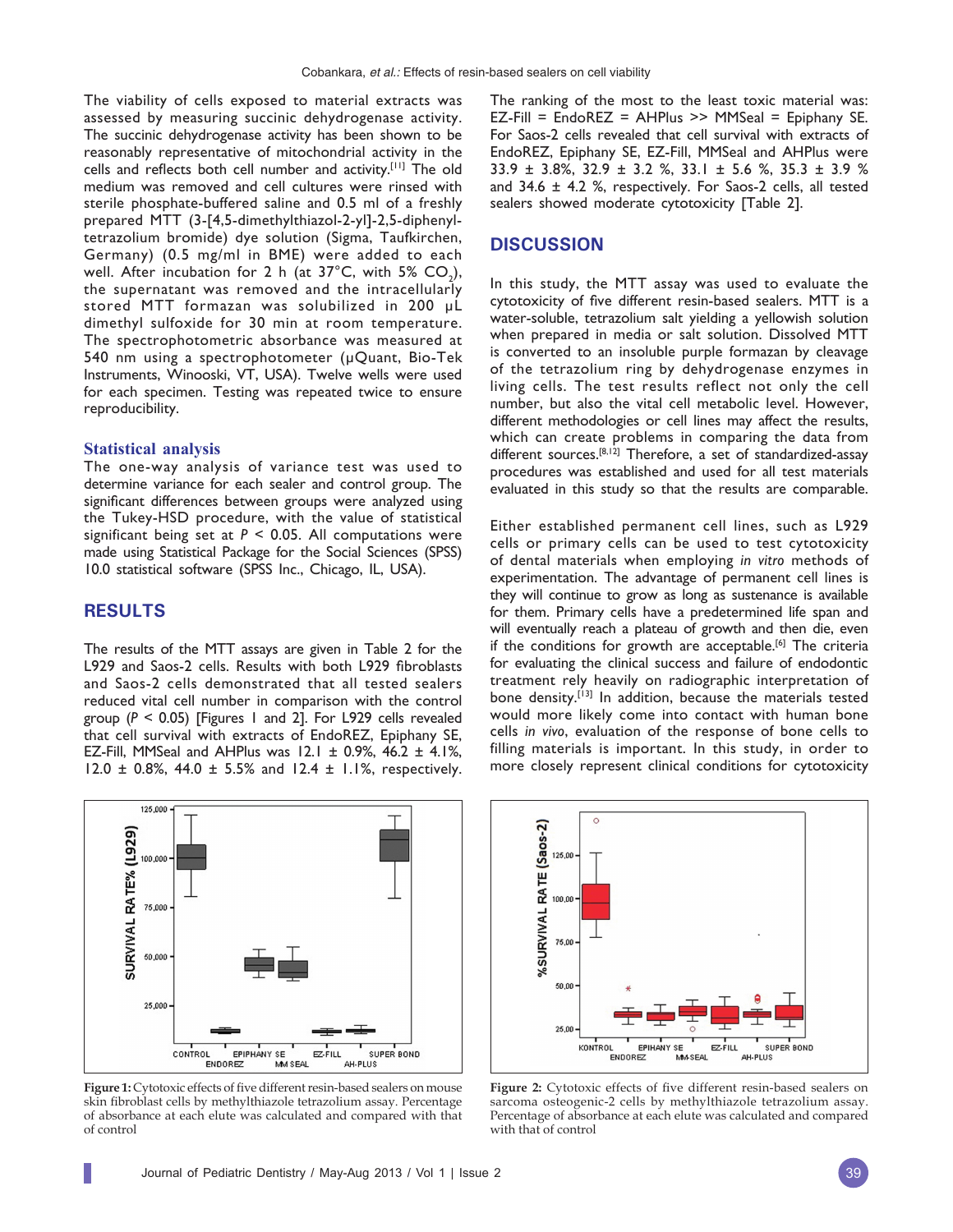**Table 2: Cytotoxic effect of five different resin based root canal sealers on L929 and Saos-2 cells expressed in percentage of viable cells compared with control in freshly samples. The rating of cytotoxicity for each sealer according to cell type indicated in the last columns**

| Cell viability % (mean $\pm$ SD) (n=24) |                             |                           |
|-----------------------------------------|-----------------------------|---------------------------|
| <b>Sealer</b>                           | L929 cells                  | Saos-2 cells              |
| EndoREZ                                 | $12.1 \pm 0.9$ <sup>b</sup> | $33.9 + 3.8$ <sup>a</sup> |
| EpiphanySE                              | $46.2 + 4.1$ <sup>a</sup>   | $32.9 + 3.2a$             |
| F7-fill                                 | $12.0 + 0.8$ <sup>b</sup>   | $33.1 + 5.6^a$            |
| MMSeal                                  | $44.0 + 5.5$ <sup>a</sup>   | $35.3 + 3.9^a$            |
| <b>AHPlus</b>                           | $12.4 \pm 1.1$ <sup>b</sup> | $34.6 + 4.2^a$            |
|                                         |                             |                           |

Within each set of columns, same superscript letters indicate that do not differ significantly (ANOVA, Tukey-HSD,  $\alpha$ =0.05), SD: Standard deviation

evaluation of sealers, human bone osteosarcoma cells (Saos-2) were used, together with the mouse skin fibroblasts (L929) commonly used in cytotoxicity evaluations.

Determining both short- and long-term cytotoxicity of sealers might be important. The short-term toxicity of sealers may induce milder *in vivo* inflammatory responses in the periradicular area, which in turn may cause less postobturation symptoms, such as swelling and pain. Furthermore, the healing process likely may occur earlier, compared to conditions in which the cytotoxicity of a sealer lasted for longer periods of time.<sup>[14]</sup> However, a common finding observed with the traditional sealers is that sealer toxicity is significantly reduced or even eliminated after setting.<sup>[15-20]</sup> Overextended sealers represent chemical irritation as virtually all endodontic sealers are highly toxic when freshly prepared.<sup>[15]</sup> The cytotoxicity testing of freshly mixed sealers is clinically relevant as they are introduced into canals in the unset state. Huang et al.<sup>[21]</sup> stated that the difference in toxicity patterns at the various elution times for different sealers may be related to the degree of setting. Therefore, a sealer with a long setting time may show longer periods of cytotoxic effect. Consequently, early cytotoxic effect of the sealers seems more important than late cytotoxic effect. In the presented study, only freshly prepared sealers were used to investigate early cytotoxic effect by simulating the common clinical condition in which the sealer is extruded out of the space during canal filling.

The percentage of viable cells represents the level of cytotoxicity of the test materials. In this study, to determine the cytotoxicity, we compared the number of viable cells with the control cells. The choice of these five resin-based sealers was based on their currently increasing popularity and on the manufacturers' indications of their low toxicity. Our results indicate that although toxicity varied according to cell lines and sealers, immediately after mixing, all sealers used in the study had a cytotoxic effect. For L929 cells, EndoREZ, EZ-Fill, and AHPlus were strongly cytotoxic, whereas Epiphany SE and MMSeal were moderately cytotoxic. For Saos-2 cells, all tested sealers

showed moderate cytotoxicity. The different response between L929 and Saos-2 cells to various sealers is difficult to explain and is probably due to differences in the origin of cells. Thus, we may recommend using different permanent cell lines and/or primary cells for screening the cytotoxic effects of sealers.

AHPlus is a two-component paste sealer, based on polymerization reaction of epoxy resin-amines. In the studies by Merdad *et al*. [22] and Lodiene *et al*.,[23] AHPlus showed cytotoxic effect immediately after mixing, but none or an undetectable amount 24 h after mixing. In a study by Azar et al.,<sup>[14]</sup> the freshly mixed AHPlus was cytotoxic, but its initial cytotoxicity was undetectable after 4 h. The short-term cytotoxicity of AHPlus has been attributed to release of formaldehyde<sup>[24]</sup> and to a lesser extent, to amines added to accelerate the polymerization reaction.[24,25]

EZ-Fill is composed of powder and gel and it has a hydrophobic nature and epoxy resin chemistry. Cohen et al.<sup>[26]</sup> showed that for AHPlus and EZ-Fill the amounts of formaldehyde release are 3.9 and 540 ppm, respectively. Therefore, cytotoxicity of a sealer might be not being based only on formaldehyde release because both sealers showed strong cytotoxic effect for L929 cells while they showed moderate cytotocity for Saos-2 in the present study. Bisphenol a diglycidyl ether was identified as a mutagenic component of resinbased materials, which may also be cytotoxic.[27,28] The gel component of EZ-Fill contains bisphenol a diglycidyl ether, according to the manufacturer. Therefore, bisphenol a diglycidyl ether also could be particularly responsible for EZ-Fill's cytotoxic effect.

EndoREZ is a hydrophilic, two-component, chemical-set material containing zinc oxide, barium sulfate, resins and pigments in a matrix of urethane dimethacrylate (UDMA) resin. In the present study, EndoREZ showed a strong toxic effect on L929 cells while it showed moderate cytotoxic effect on Saos-2 cells. In an *in vitro* study, Bouillaguet *et al*. [29] reported that EndoREZ presented significant cytotoxic risks when freshly mixed to Balb/c 3T3 mouse fibroblasts. In an animal study, subcutaneous implantation of EndoREZ in the connective tissue of rats caused mild to severe tissue reactions that subsided after 30 days. Also, Zmener<sup>[30]</sup> demonstrated that after subcutaneous implantation of fresh EndoREZ, components such as zinc and barium were present in tissues in direct contact with the sealer. Some of the early studies reported various degrees of toxicity from different concentrations of zinc and barium.[31,32] Also, in an *in vitro* study, Reichl *et al*. stated that the following range of increased toxicity was found: Hydroxyethyl-methacrylate (HEMA) < Triethyleneglycoldimethacrylate (TEGDMA) < UDMA < Bisphenolglycidyldimethacrylate (BisGMA). Therefore, UDMA in the EndoREZ structure, together with components such as zinc and barium, also could be responsible for the cytotoxic effect.<sup>[33]</sup>

ı